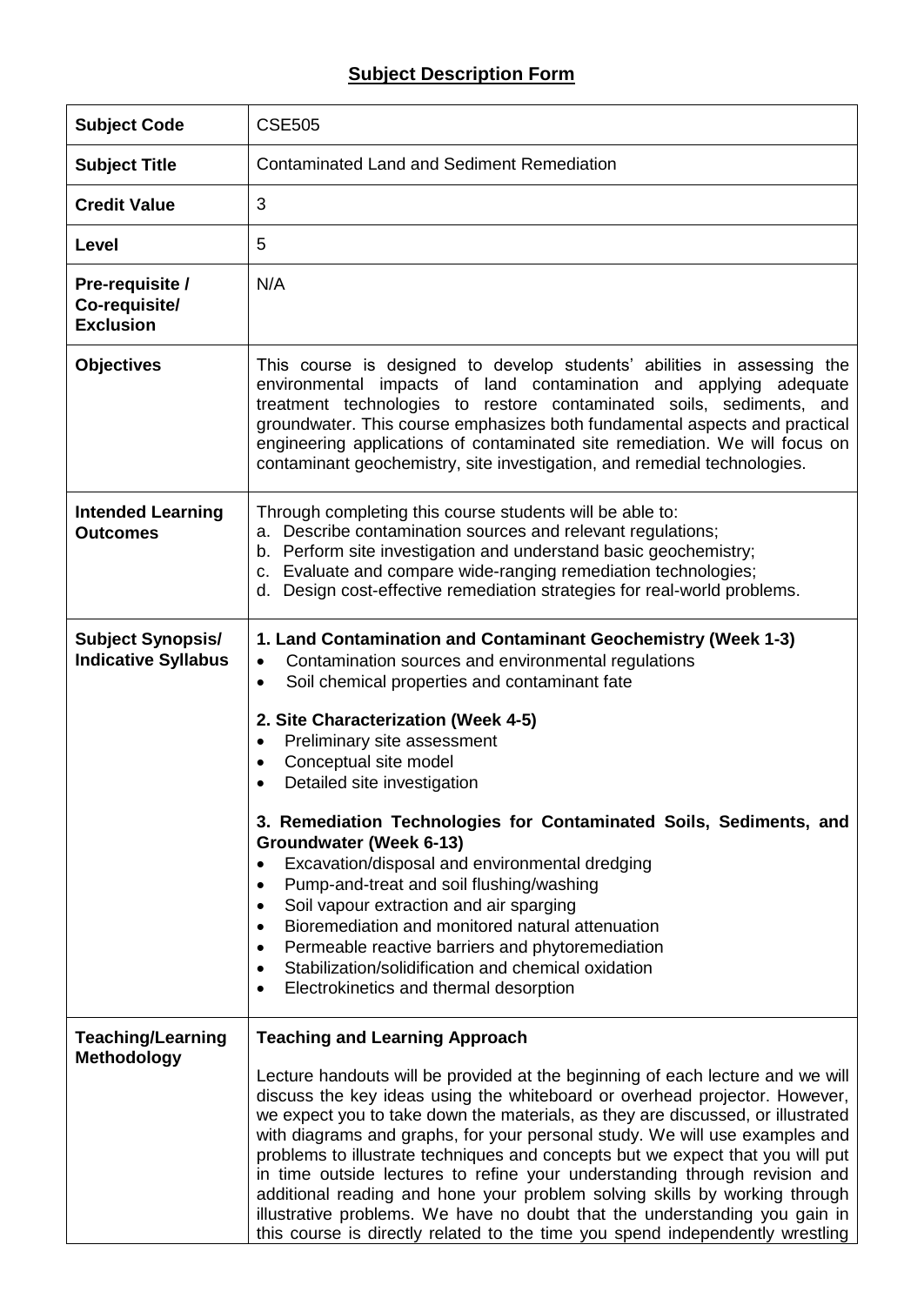with the concepts presented.

We are most strongly motivated to learn something that we clearly see the value and expect success in achieving it. Thus, there is no hidden agenda in our course. At the beginning of every lecture and learning activity, we will explain what the endpoints are and how we get there, so that you can put yourself into a position conducive to accomplishing these intended outcomes. To the end of encouraging a deep approach to learning, you will notice that we define the intended learning outcomes progressively from remembering level to applying, evaluating, and creating levels. Tools such as content maps that demonstrate links between various topics and subtopics will be utilized to help you to paint a holistic picture throughout the course.

We also aim to pay more attention to what learning activities you will take on in class. It is what you do in class or after class, rather than what we explain in lectures, that matters in your learning. Besides elaborating the engineering fundamentals in a deductive way, we will prepare learning activities that can enable you to achieve the intended learning outcomes.

Examples of in-class learning activities:

- video clips (experiment demonstrations, model simulations, case studies)
- hands-on exercises (true/false; multiple-choice; engineering calculations: you will be asked to convince your neighbor that your answers are the correct one)
- thought-provoking questions/take-home thoughts (more complex or openend questions are given at the end of the week and discussion follows on next week)
- one-minute paper (open-ended questions related to the topic, issues that need further explanation, feedback on course/lecture)
- group discussion (given the engineering problems/scenarios, you will discuss in groups to work out the solutions, then present your ideas to other groups)

These in-class activities can: allow us to obtain information about how well you understand the material; and more importantly, provide you with feedback on your progress and highlight subject matter that you have not mastered. To this end you first have to participate actively in these activities.

## **Assessment**

We see assessments as integral tools that encourage achieving the intended learning outcomes. We aim to use assessments to help you become reflective and self-directed learners, besides meeting our needs in providing evidence on your learning. The assessment for this paper will comprise two team projects and a final exam.

## **Team Projects**

Objectives:

- 1. Review and present the new development for sustainable remediation (e.g., green remediation, risk-based community engagement, sustainable treatment technologies)
- 2. Design the remediation plan for the selected contaminated sites; explain and justify your remedial plan to the class

Teams will be formed by self-selection in week 1-2. Information of site investigation of selected contaminated sites will be provided. Each team will deliver a 20-min presentation in week 6 (sustainable remediation) and week 13 (remedial plan). The proposal and presentation will be assessed based on effective delivery of information, technical depth, and justification of selected remediation technologies.